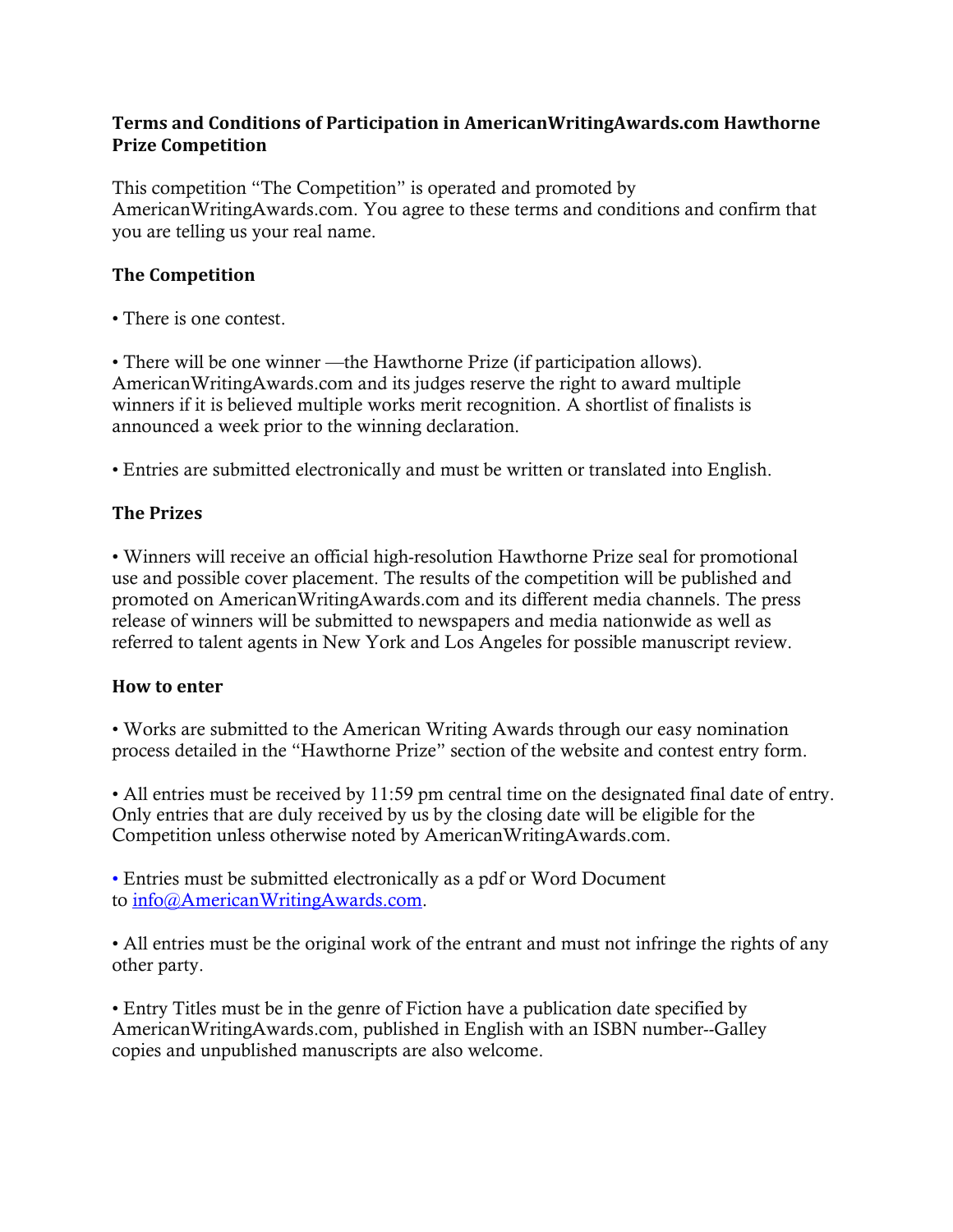• All sales are final. Authors retain all rights to submitted work. All entry Submissions are deleted from the entry database at the conclusion of the competition.

# **Eligibility**

• The Competition is open to persons between the ages of 18 and 120 in only the genre of Fiction.

• If you are under the age of 18 or are classed as a minor wherever you reside, you must obtain written parental or guardian consent to enter. AmericanWritingAwards.com may ask the winner to provide proof of age and/or parental consent.

• In entering the Competition, you confirm that you are eligible to do so. AmericanWritingAwards.com may require you to provide proof that you are eligible to enter the competition.

• Any author or publisher can nominate one or more of their books of Fiction for an award.

• Entries not submitted in accordance with these terms and all other rules and directions given by AmericanWritingAwards.com, or entries that are incomplete or illegible (as determined in our sole discretion) will not be eligible for judging.

## **Prize and judging**

• Entries are judged by our team of judges--which include Industry Professionals such as Authors, Teachers, College Professors, and Media Members.

• The decision of the judges is final, and at its sole discretion. No correspondence or discussion will be entered into by us in relation to that decision.

• Winners will be announced on or about the dates designated by AmericanWritingAwards.com. A shortlist and list of finalists are announced prior to the winning declaration.

• The winners and shortlisted finalists will be notified (by email using contact details provided with the entry) within days of the date of announcements.

## **Use of your Information**

• Our staff will be communicating with you via e-mail about your entry (including an entry confirmation email or if your title is placed as a winner or finalist in the contest). Our messages may be placed in your spam folder. One way to make sure that our messages will reach your inbox directly is to add our e-mail addresses to your contact list. Your email will be saved in our database for future communications. If you have any questions or concerns